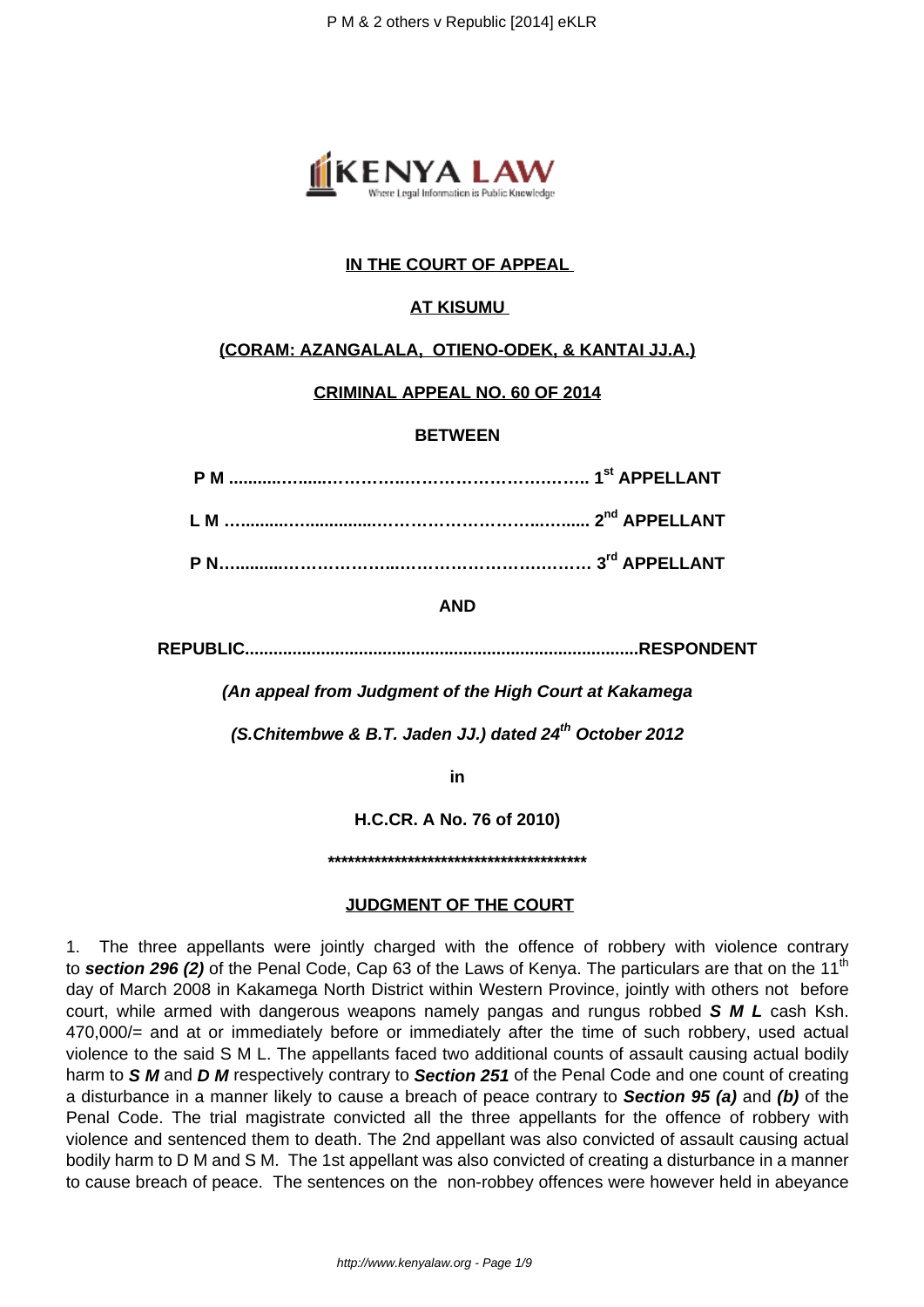as they had been sentenced to death for robbery with violence.

2. The appellants appeal to the High Court was dismissed. Aggrieved, they have lodged the instant appeal. The appellants raise four grounds of appeal as follows:

- i. the High Court abdicated its duty of evaluating the evidence before it, assessing the relevant questions of law and fact, weighing conflicting evidence and thereafter drawing its own conclusions and making due allowance to the fact that it had neither seen nor heard the witnesses and the court was thus guilt of massive misdirection in law;
- ii. the High Court erred in not attempting to determine if the ingredients of the charges had been proved;
- iii. the judges erred in not attempting to determine whether the trial court in evaluating the prosecution evidence took into account the defence testimony and satisfied itself that the prosecution had not left any reasonable possibility of the defence being true; and
- iv. the High Court erred in not attempting to determine whether the offence with which the appellants were charged actually existed in the Laws of Kenya.

3. At the hearing of this appeal, learned counsel **G. Anyumba** and **G. Lore**, represented the appellants while the State was represented by the Principal Prosecution Counsel, **Mr. L. K. Sirtuy**.

4. The complainant in the count of robbery with violence was **PW1 S L M**. He is the father to the appellants. The trial having started de novo PW1 testified as follows on  $27<sup>th</sup>$  July 2009:

"On 11<sup>th</sup> March 2008, I was in my house at 8.00pm when I heard a loud bang on the door. I was with my wife D M and my daughters S M and J M. There was a hurricane lamp on the table. The door was forcefully broken and people entered as I was sitting on my bed. They were seven people. I identified four of them. The four I identified were P M, H M, N M and L M. The four I identified are my children. I had just been paid for sugarcane which I had harvested from 40 acres of my land. The money was in a box inside the house. I told them where the money was. They broke into the box and took Ksh. 470,000/= from the box. All of them participated in breaking the box and taking the money. P M cut me with a panga on the neck. L also cut me on the right hand as I tried to shield my neck. Peter cut me on the right shoulder with a panga. N hit me on the right side of the abdomen with a rungu. They also pulled my wife D outside. They also cut my wife before pulling her outside. H and L are the ones who cut D on the head. S was cut on the head by P M. J was not cut because she was hiding under the table.  $Z L M$ heard the screaming and came to see what was happening. … I knew the accused persons because they are my children. I knew their voices and the hurricane lamp was alight. There was enough light inside the house. I was admitted at Kakamega General Hospital. The police visited me and I told them the four people I had identified. When I left hospital I found the appellants had been arrested. I was issued with P3 Form."

# 5. **PW2 D M** testified as follows:

"On 11<sup>th</sup> March 208 at 8.00 pm, I was with my children S and J and Mzee M L. I was in the house when 7 robbers entered the house after breaking the door. The children were in the sitting room while I and Mzee were in the bedroom sitting on the bed. Out of the seven robbers I identified four of them. They were H M, P M, N M and L M. They had rungus and pangas. L was the first to order Mzee M to produce the money as the others followed and demanded money. Mzee agreed to give them money but asked them not to kill him. Mzee M directed them to the box which had money and L and P broke the box and took Ksh. 470,000/= from it. The children were in the sitting room at the time having been frightened by the robbers. L cut me on the head as H was holding my right hand. N and the others ran away with the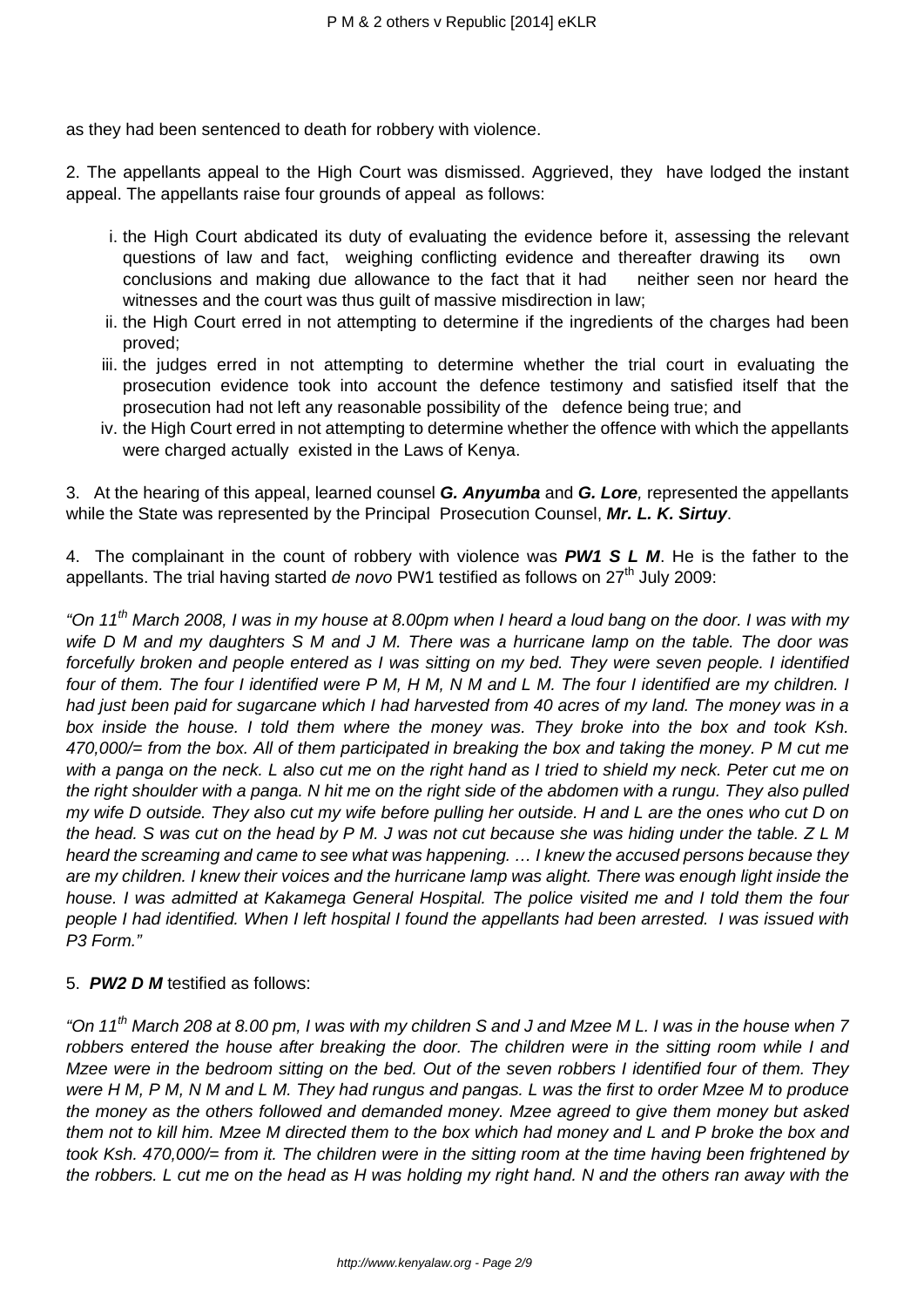money. S asked the robbers why they had cut me and Mzee M and they also cut her on the head. I recognized the voices of the four since they were my children. The chimney lamp had illuminated the house. I did not identify the other three accomplices. S had screamed attracting the attention of Z and other people. I was issued with P3 Forms. There is a dispute at home because the accused are demanding land from Mzee."

6. **PW 4 S M**, testified on 20<sup>th</sup> November 2009 as follows:

"On 11<sup>th</sup> March 2008, I was in my parent's house reading. I was with my sister J when seven people broke the door forcing it to fall down and they entered. Out of the seven I identified P, L, N and H all of whom are my brothers. They went to where my father sleeps with my mother and demanded money. They did not say anything to me. My father told them where the money was in a box and they took Ksh. 470,000/=. My father and mother were also cut on their heard. The attackers then left. The accused persons are my brothers. I know their voices very well and the hurricane lamp in the house had enough light which enabled me to see them. I was treated in hospital; the accused could not be traced in their houses, they had run away. Later they were arrested. H has not been arrested to date. I was reading when they entered the house. I was using the light from the hurricane lamp to read. I had counted the Ksh. 470,000 $/$ = which was stolen during the day."

#### 7. **PW 5 J M** testified as follows:

"I recall on 11<sup>th</sup> March 2008 at 8.00 pm. I was on table reading with my sister S M. I was surprised the door fell inside and I looked and saw seven people. They entered and I recognized four of them as H, P, N and L. I never recognized the others, they passed until the bedroom and asked dad to remove money, dad told them the money is in the suitcase and P and H carried dad and took him to the sitting room and started cutting him. P and L carried mum and took her outside the house and cut her and when we saw we started screaming and the people fled…. The lamp was on until the people fled. I knew the accused because they are my brothers. I used to talk to them and eat together with them. Even L M and S knew there was money in the home. I counted the money with dad and got 470,000/ $=$ . It just passed one day after counting and the money was stolen. Many people knew he had money because he had harvested cane."

8. **PW 6 Partick Luchevi Murukwa** testified that he was at his house on 11<sup>th</sup> March 2008 when he head screams from **Mzee S M's** compound. A child was screaming. That they share a common boundary with Mzee M and his house is about 15 metres from that of Mzee M. That he directed his torch towards M's house and identified four people L M, H M, P M and N M.

9. **PW 7 Kizito Sifuna** testified that he is a clinical officer at Malava District Hospital. That on 11<sup>th</sup> March 2008 he treated a patient by the name D M (PW2) who had deep cut wounds on the forehead. She was

 referred to Kakamega Hospital for further treatment; later the patient was referred to Moi Referral Hospital. The general assessment of the degree of injury was grievous harm and a P3 Form was filled. That on the same day he treated a 75 year old patient S M (PW1) who had deep cut wounds at the base of the neck and right temporal bone; there was a cut wound at occipital region, cut wound at right scapula and there was swelling at the back with tenderness at the chest and the patient was vomiting at the time. The probable type of weapon used to cause injury was blunt and sharp. PW7 produced the P3 Forms that he had filled.

10. The 1<sup>st</sup> appellant, **P M** gave sworn evidence that on 11<sup>th</sup> March 2008 he was at his house sleeping when he heard screams; he woke up, dressed and got outside and heard the screams were coming from Mzee M's place; he went there and found neighbours had gathered including his step brothers; he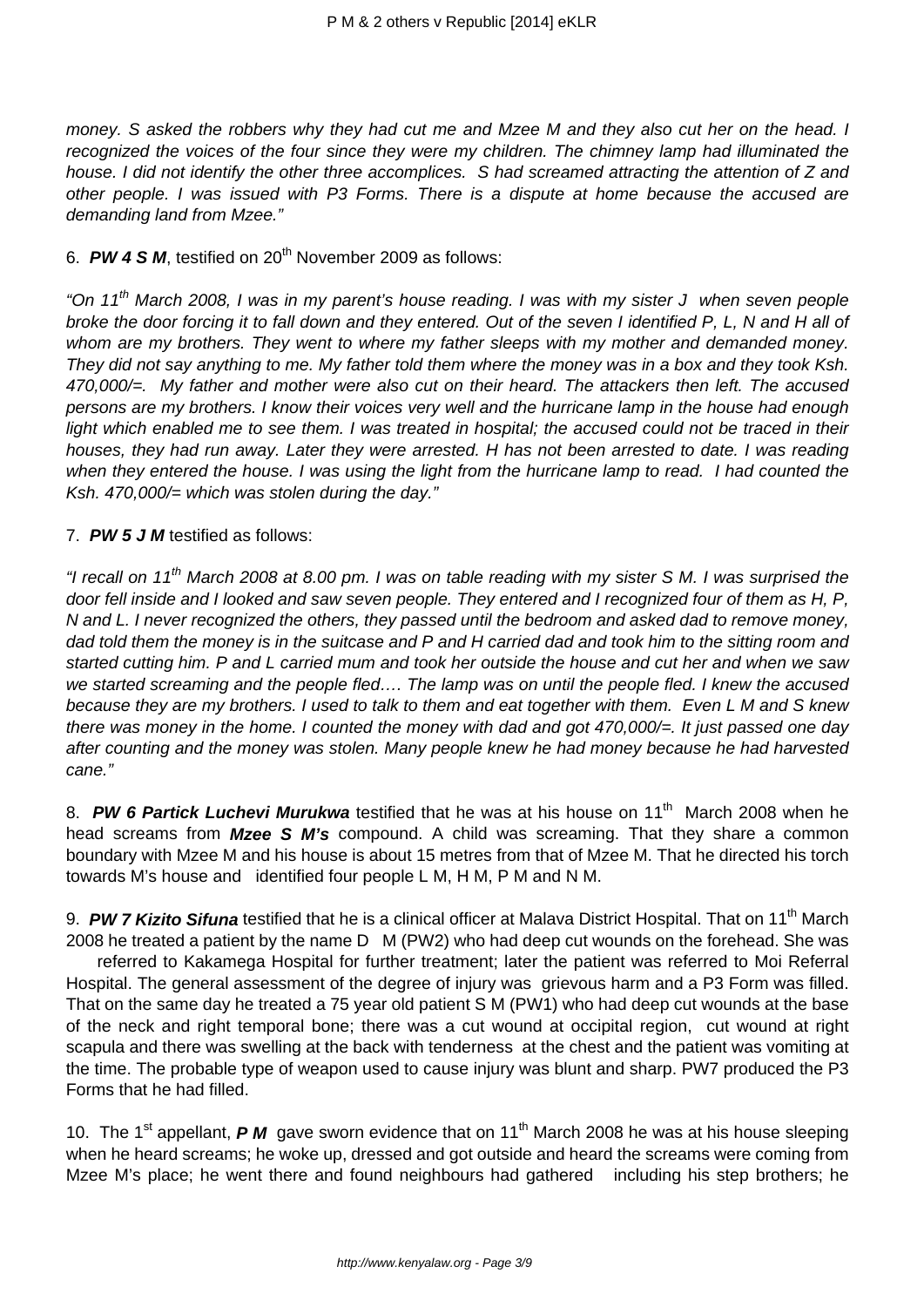found Mzee M and Mama D had been injured and he called one **Enori** on phone to come with a motor vehicle to take them to hospital; that they were taken to hospital and he visited them on  $12<sup>th</sup>$  March 2008; that he went back home and continued farming; that his step brother Z came and asked him why he was still working on the farm and dad was in hospital; that Z went to his home and came armed with his step brothers; the 1<sup>st</sup> appellant testified that he fled and reported the matter to the sub-chief at Butali who advised him to report at Malava Police Station where he was arrested and put in the cells; that his step mum D vowed to finish them because of the land dispute.

11. The 2nd appellant **L L M** testified that he graduated from university in 1999 and he was born out of wedlock; that when he graduated in 1999, he came home with his graduation gown which got lost; that he sought the assistance of the District Commissioner Kabras who gave him police and they went home and arrested his dad (PW1) and D (PW2) and this was the cause of dispute between him and PW1 and PW2; that his graduation gown was recovered from PW2; that on 11<sup>th</sup> March 2008 he was at his home and his place is near a neighbour who was bereaved and as per custom, he slept outside the neighbour's home; that at the time of the alleged robbery, he was at the neighbour's home keeping vigil and the alleged crime occurred about 6 to 7 kilometres away; that it was not until the next morning that he came to learn that there was an incident at his father's home; that when he went to his dad's home he found Judith and S who told him that thugs had attacked them and they could not identify anybody; that on  $19<sup>th</sup>$  March 2008, he was put in the cells without knowing why he was arrested.

12. The 3<sup>rd</sup> appellant testified that on 11<sup>th</sup> March 2008 he was inside his house not far from dad's house. That he heard screams woke up and got outside; people were screaming and he went there and found Zachariah Lumbasi holding dad, S was with mum in the kitchen and upon inquiry he was told that thugs had attacked the parents and cut them.

13. At the hearing of this appeal, counsel for the appellants reiterated the grounds of appeal; he submitted that the High Court erred in failing to discharge its obligation to assess the evidence on record and weigh the same; that there is contradiction in the evidence of PW1 and PW2 and PW4; that there is also contradiction in the testimony of PW3 and PW 6. Counsel submitted that when PW4 and PW5 testified, they were minors and the record does not show whether a voir dire examination was conducted. It was submitted that while PW2 testified that the robbers broke the box where there was money; PW4 stated that the money was in the suitcase. A further contradiction is that PW 3 stated he was the first to arrive at the scene while PW6 also testified that he was the first at the scene. Counsel submitted that there was no proper identification of the appellants and crucial witnesses were not called to testify; that the investigating officer did not testify and the record does not show how the police came to know about the crime since no initial report or occurrence book was produced; that there was no proof that PW1 actually had Ksh. 470,000/= in the house; that for the offence of robbery with violence to exist, one must steal something; that the prosecution failed to prove that something was stolen; that bank statements were not produced as exhibits and no statement from the sugar company was tendered to prove that the complainant was indeed paid the money; there was no indication whether the money was paid in cash, when it was paid, and no withdrawal slip to show that PW1 had withdrawn any cash from the bank; that the alleged broken box was never produced in evidence. Counsel pointed out that the facts of the case do not come within the definition of robbery as stipulated in **Section 295** of the Penal Code and there is no offence known as robbery with violence in the Laws of Kenya; it was submitted that the State had conceded that the charge against the appellant was mishandled; that the offence with which the appellants were charged is under **Section 296 (2)** of the Penal Code which does not create an offence; that it is **Section 295** that creates the offence. It was submitted that due to the contradictions in evidence, the learned judges of the High Court erred in their duty to re-evaluate and reassess the evidence on record and arrive at their own independent conclusions.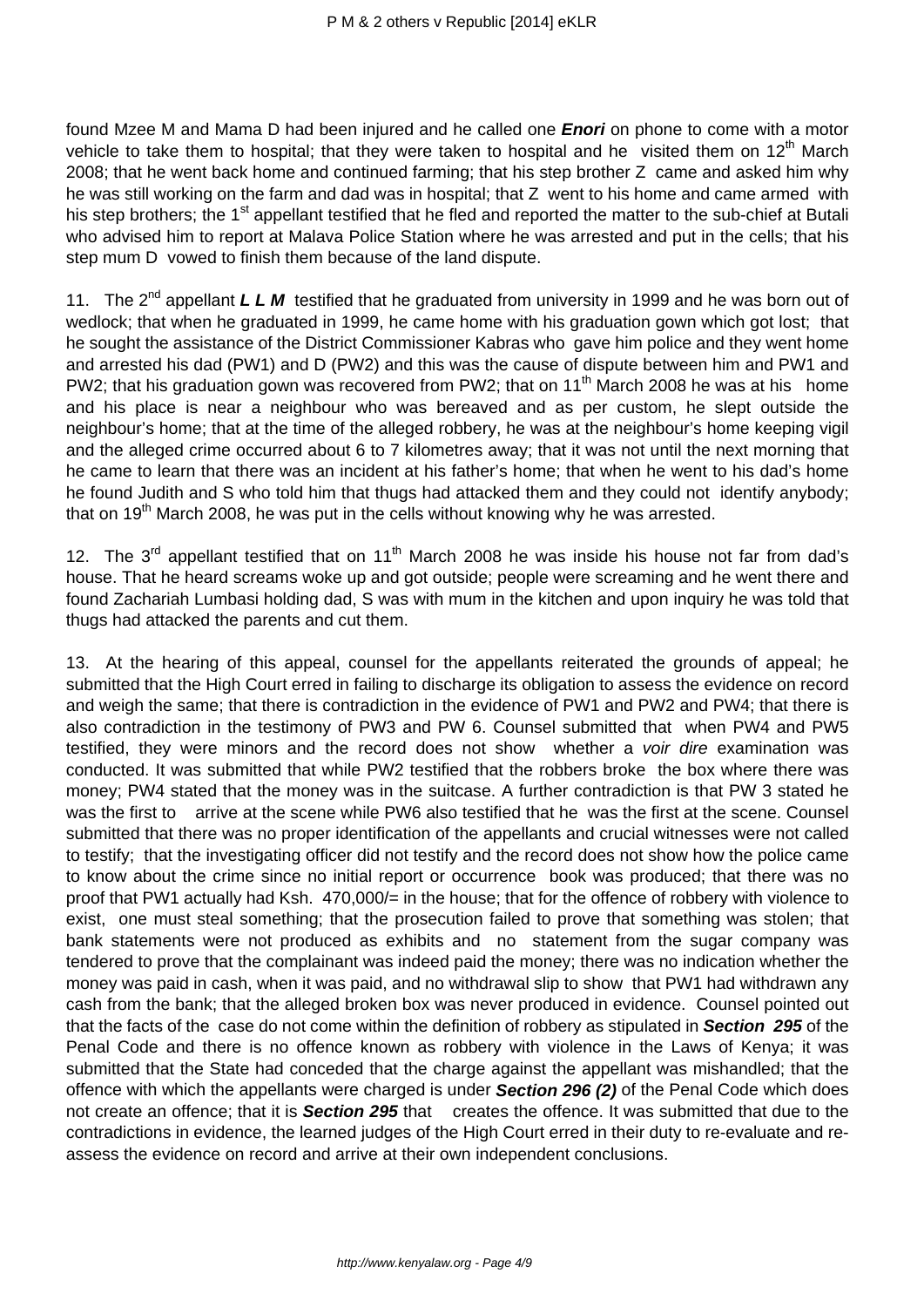14. Counsel for the appellant cited various authorities in support of his submission. The case of **Gabriel Kamau Njoroge – v- R (1982-88) KAR** was cited to support the submission that the appellants are entitled as a atter of law to have the evidence against them re-assessed and re- evaluated by the High Court. Counsel cited the case of **Ouma – v- R, Criminal Appeal No, 91 of 1985** in support of the submission that at the time of evaluating the prosecution's evidence, the court must have in mind the accused person's defence and must satisfy itself that the prosecution had by its evidence left no reasonable possibility of that defence being true. The persuasive Tanzanian case of **DPP - v- Salum Ali Juma, Criminal Application No. 2 of 2005** was cited in support of the proposition that there is no express definition in the Penal Code of the offence of robbery with violence; that **Section 295** of the Penal Code creates the offence of robbery and **Section 296 (2)** only enhances the sentence if the robber used violence, or is armed with dangerous or offensive weapon or is in the company of another; counsel urged this Court to follow the persuasive Tanzanian decision and find that there is no offence known as robbery with violence in the laws of Kenya.

15. The State in opposing the appeal submitted that the offence of robbery with violence is known to the laws of Kenya and the jurisprudence from the Kenyan courts is rich with the definition of the offence. It was submitted that whereas this was a second appeal limited to points of law, the appellants have raised issues of fact such as identification which have already been determined by the two courts below; that in a second appeal, this Court should not delve into facts of the case. It was submitted that both the trial court and the High Court took into account the defence testimony in evaluating the evidence and the alibi raised by the  $2^{nd}$  appellant. The State submitted that the identification of the appellants was through recognition and voice identification; that there was no error by the High Court in re- evaluating the entire evidence on record; that the prosecution proved its case to the required standard.

16. We have considered the evidence on record, submissions by counsel and have analyzed the judgment of the High Court. In **Salim Juma Dimiro –v – R, Criminal Appeal No.114 of 2004 at Mombasa**, this Court stated re- evaluation of evidence is a matter of law. This is a second appeal and we are only concerned with points of law. As stated in *David Njoroge Macharia -V -R [2011]e KLR*, under **Section 361** of the Criminal Procedure Code:

"Only matters of law fall for consideration and the court will not normally interfere with concurrent findings of fact by the two courts below unless such findings are based on no evidence, or are based on a misapprehension of the evidence, or the courts below are shown demonstrably to have acted on wrong principles in making the findings."

17. There is no dispute that there was a robbery at the house of the complainant and he was wounded. The instant appeal turns on one decisive question whether each of the appellants was positively identified as one of the persons who attacked and robbed the complainant. In **Anjononi & Others vs. Republic (1976-80) 1 KLR 1566** at page 1568 this Court held,

"…recognition of an assailant is more satisfactory, more assuring, and more reliable than identification of a stranger because it depends upon the personal knowledge of the assailant in some form or other."

18. In the case of **Wamunga vs. Republic (1989) KLR 424** it was stated that:

"It is trite law that where the only evidence against a defendant is evidence of identification or recognition, a trial court is enjoined to examine such evidence carefully and to be satisfied that the circumstances of identification were favourable and free from possibility of error before it can safely make it the basis of a conviction."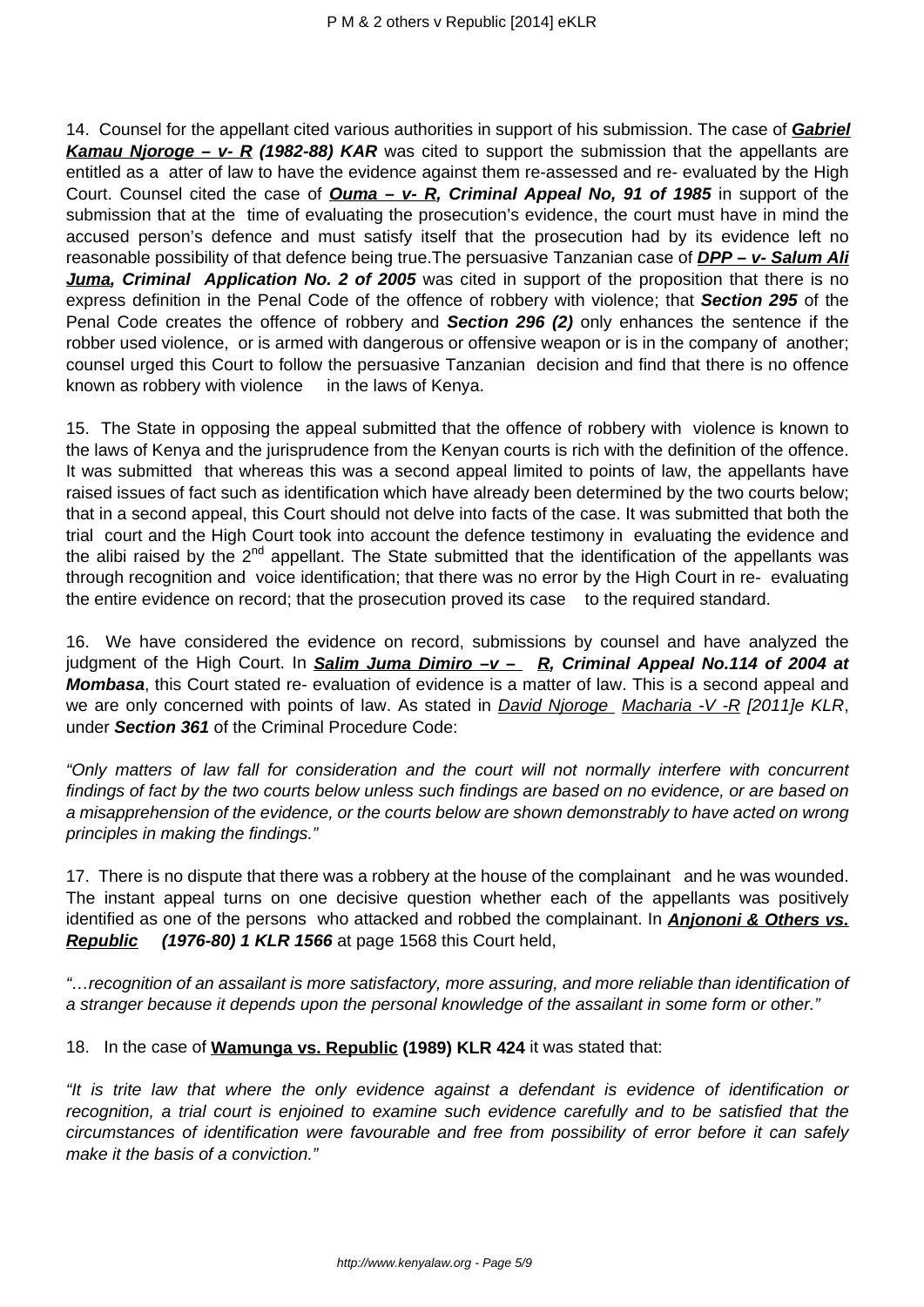19. In the instant case, the appellants' contention is that they were not properly identified as the perpetrators of the crime; that there was no investigation report and it is not clear how the police came to know about the offence; and the investigating officer was not called to testify. The key prosecution witnesses testified that they recognized the appellants. Both PW1 and PW2 testified that they recognized the appellants as there was light in the bedroom from the hurricane lamp. PW3 and PW 4 testified that they were in the sitting room reading using a chimney lamp and they recognized the appellants who are their brothers. PW1, PW2, PW4 and PW5 all testified that they recognized the voices of the appellants. PW1 stated that he recognized their voices as they were his children; PW4 and PW5 testified that they recognized their voices as the appellants are their brothers and they talk to each other and have been eating together. On the issue of voice identification, in **Karani vs. Republic (1985) KLR 290,** this Court held at page 293:

"Identification by voice nearly always amounts to identification by recognition. Yet here as in any other cases care has to be taken to ensure that the voice was that of the appellant, that the complainant was familiar with the voice and that he recognized it and that there were conditions in existence favouring safe identification."

20. We concur with the findings of the High Court that the appellants were identified and recognized by PW1, PW2, PW3 and PW4. The testimonies of these witnesses place each of the appellants at the scene of crime. PW 6 also testified that he recognized the appellants using light from his torch. On voice recognition, we put less weight as the exact words spoken by the appellants that led to voice recognition are not clearly stated in the record.

21. We note that the crime was committed at 8.00 pm in the night and conditions for positive identification or recognition can be difficult. Evidence of visual identification should always be approached with great care and caution **(see Waithaka Chege – v- R {1979} KLR 271)**. Greater care should be exercised where the conditions for a favourable identification are poor. **(Gikonyo Karume & Another – v – R {1900} KLR 23).** Before a court can return a conviction based on identification of any accused person at night and in difficult circumstances, such evidence must be water tight. **(See Abdalla bin Wendo & Another – v- R {195} 20 EACA 166; Wamunga – v- R {1989} KLR 42;** and **Maitanyi – v- R 1986 KLR 198).** Before acting on such evidence, the trial court must make inquiries as to the presence and nature of light, the intensity of such light, the location of the source of light in relation to the accused and time taken by the witness to observe the accused so as to be able to identify him subsequently.

22. In the instant case, the High Court in dealing with identification of the appellants at night expressed itself as follows:

"The evidence of PW4 and PW5 (the two daughters) corroborated that of their parents (PW1 and PW2). The evidence of PW4 and PW5 also points to the attack by seven people among them the appellants who were their step brothers. ... The two sisters testified that they were reading using a "chimney lamp" when the attack took place. According to the two sisters, the attackers passed through the sitting room where they were reading then proceeded to the bedroom where their parents were. … The evidence of PW1, PW2, PW3, PW4 and PW5 is that of the same family. However, we take cognizance of the fact that an attack at night will invariably find family members together. We have however considered the evidence of the said witnesses against the backdrop of the family acrimony, the polygamous background and the land dispute which every witness including the appellants have testified about. We are however satisfied that there was sufficient light that enabled the witnesses to see the attackers. PW6 who is an independent witness has also identified the appellants. The appellants were positively identified by all six prosecution witnesses who were at the scene."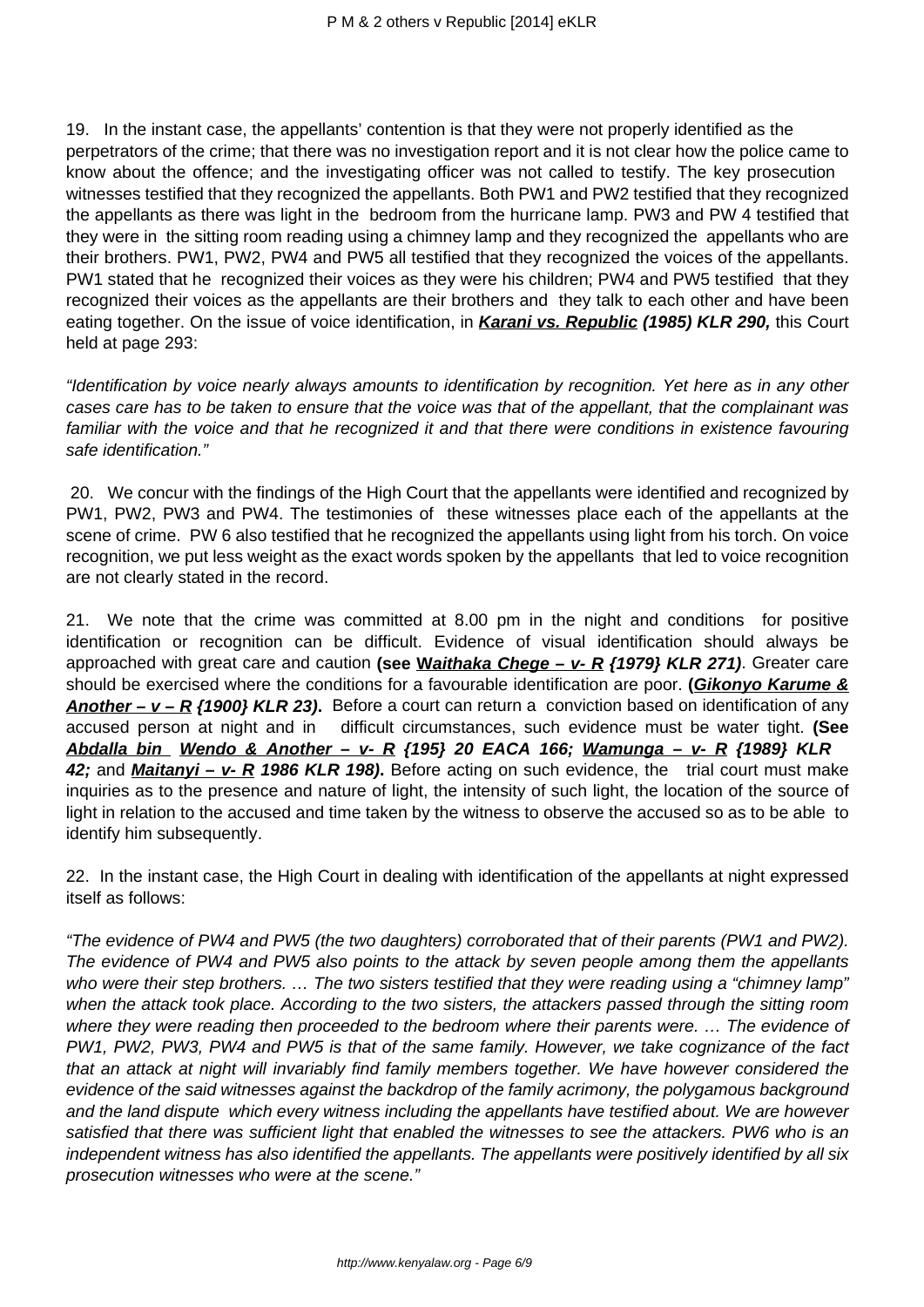23. On our part, we have analysed the record and the judgment of the High Court on the issue of night identification and recognition of the appellants. We are satisfied that PW1, PW2, PW4, PW5 and PW6 all positively recognized the appellants as part of the gang of attackers. The testimony of these witnesses place the appellants at the locus in quo; their evidence was not shaken in cross-examination; the evidence displaced the alibi raised by the  $2^{nd}$  appellant; the light from reading lamp as testified by PW4 and PW5 and the light in the bedroom as testified by PW1 and PW2 as well as the torch light as testified by PW 6 lead us to concur with the finding of the two courts below that despite the fact that the offence was committed at night, the appellants were positively recognized by the witnesses. We find no error in identification and recognition of the appellants.

24. The appellants submitted that the High Court erred in not considering the defence testimony. The judgment reveals that the learned judges expressed themselves as follows on the defence case:

"The gist of the defence by the 1<sup>st</sup> and 3<sup>rd</sup> appellants is that this case is a frame up due to the land dispute in their polygamous family. The 2<sup>nd</sup> appellant also talked about the same and the perceived jealous (sic) over his high level of education and further that he was at a neighbours home at the material time. We have considered the defence case by each of the appellants. However, we are not convinced that this is a case of frame-up. Although a land dispute existed between the family members, the complainants would not have occasioned grievous harm on themselves and then marshalled up a case against the appellants. We find that the prosecution case was strong and the defence raised did not cast reasonable doubts on the same in Count I, II and III".

25. Our own examination of the judgment reveals that not only did the High Court evaluate the defence testimony, it considered the alibi by the  $2^{nd}$  appellant, addressed the family acrimony and noted the land dispute in the family and weighed all these against the prosecution evidence on recognition which placed all the appellants at the scene of crime as part of the gang that attacked and robbed the complainant. We are satisfied that the principle in *Ouma – v- R, Criminal Appeal No, 91 of 1985* wherein the court must have in mind the accused person's defence was aptly followed and we find no error of law on the part of the High Court.

26. A further contention by the appellants is that there were contradictions in the testimony of the prosecution witnesses. We have noted the contradictions and observe that they do not affect the guilt of the appellants. It is not in dispute that the complainants were attacked. The key issue is who attacked them. The prosecution evidence places all the appellants at the *locus in quo*; the testimony of PW1, PW2, PW3, PW4 and PW6 identifies the appellants as part of the gang of robbers. We are satisfied that despite the minor contradictions, the prosecution proved its case against the appellants to the required standard.

27. A further contention by the appellants is that the High Court erred in not ensuring that the ingredients of the offence of robbery with violence were proved. In the present case, the appellants are faced with a charge of robbery with violence contrary to S**ection 296 (2) of the Penal Code**. Ancharge under this section has three essential ingredients that must be proved by thenprosecution. In **Johana Ndungu –v – R Criminal Appeal No. 116 of 1995**, the ingredients for the charge of robbery with violence were stated to be:

"**(i) if the offender is armed with any dangerous or offensive weapon or instrument; or**

 **(ii) if he is in company with one or more other person or persons; or**

**(iii) if, at or immediately before or immediately after the time of robbery, he wounds, beats,**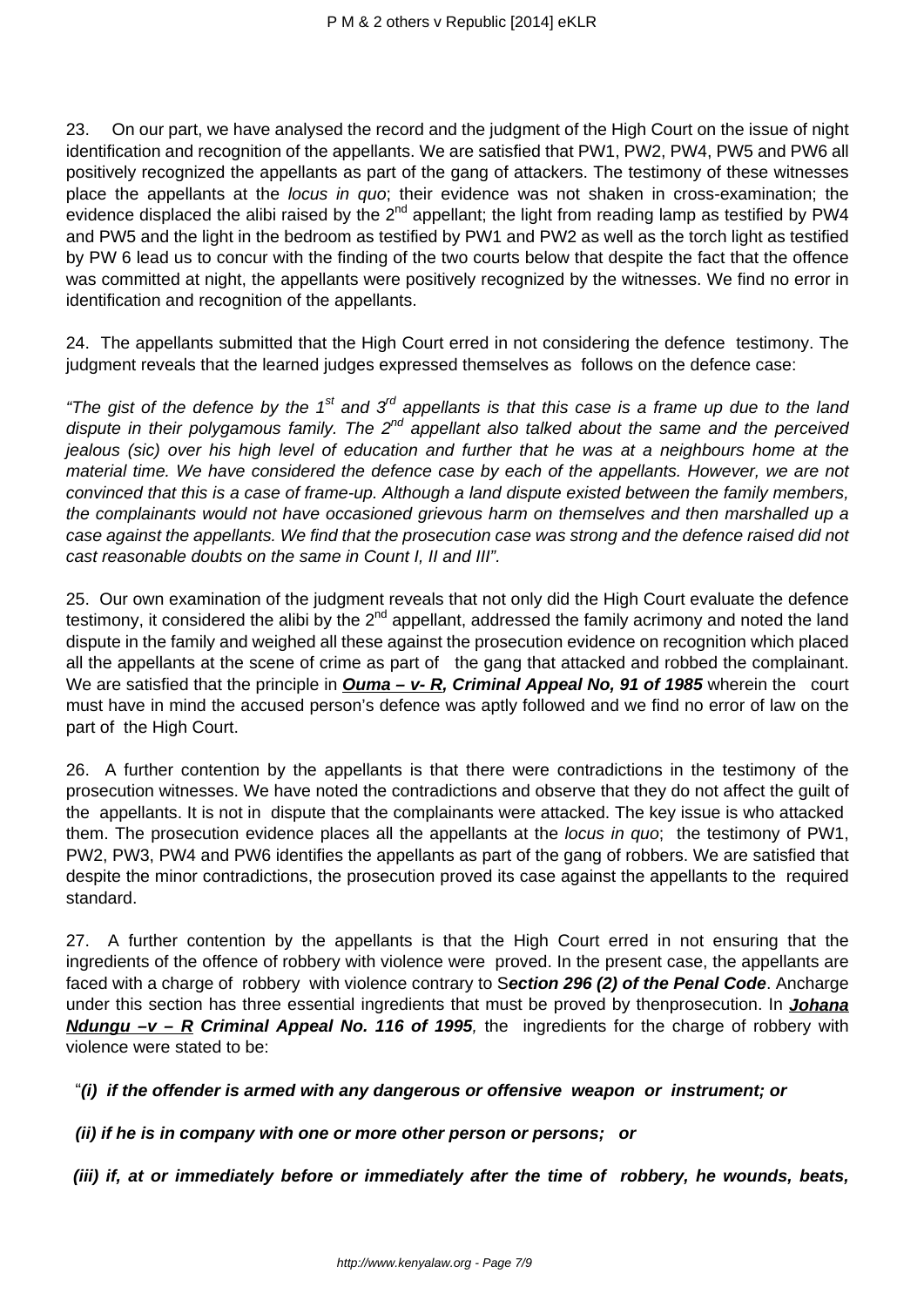#### **strikes or uses any other violence to any person."**

28. We are alive to the requirement that proof of any one of the ingredients of robbery with violence is enough to base a conviction under **Section 296 (2)** of the Penal Code. In the present case, the testimony of PW1, PW2, PW4 and PW5 all show that the appellants were armed with dangerous and offensive weapons. The appellants cut PW1, PW2 and PW4 using pangas; they also had rungus. PW1 and PW2 testified that they were beaten;the prosecution case also shows that there was more than one robber. The testimony of PW7 corroborates the fact that PW1 and PW2 were injured. We are satisfied that the ingredients of the offence of robbery with violence were proved beyond reasonable doubt.

29. A further contention by the appellants is that the offence of robbery with violence is an offence that does not exist in the laws of Kenya. In support of this, the appellants cited a Tanzania case as persuasive authority. We concur with the submission by the State that there is rich jurisprudence in Kenya that shows the offence of robbery with violence exists in the laws of Kenya. We have cited the case of **Johana Ndungu –v – R Criminal Appeal No. 116 of 1995**, where the ingredients for the charge of robbery with violence are stated. This is just but one of the cases that demonstrate theoffence of robbery with violence exists in Kenya's legal system.

30. The appellants further contend that PW4 and PW5 were minors when they testified and the record does not show whether a *voire dire* examination was conducted. PW4 testified on 20<sup>th</sup> November 2009 and indicated she was 17 years old; the robbery occurred when she was 16 years old. PW 5 testified on 20<sup>th</sup> November 2009 and stated that she was 19 years old. **Section 125 of the Evidence Act** provides that all persons are competent to testify unless the court considers that they are prevented from understanding questions put to them, or from giving rational answers to those questions by reason of, inter alia, tender years. In **Kibageny v R [1959] EA 92**, the predecessor of this Court observed that there was no definition in the Oaths and Statutory Declarations Act of the expression "child of tender years" and the Court took it to mean that a child of tender years is any child of an age or apparent age of less than fourteen years. **Section 2 of the Childrens Act No. 8 of 2001** defines "child of tender years" to mean a child under the age of ten years. Guided by the provision in **Section 2 of the Childrens Act**, we are satisfied that both PW4 and PW5 were competent witnesses and were not children of tender years to require a voire dire examination in order to give evidence. Both P W4 and PW5 were above the age of 10 years at the time of the offence and at the time they testified. The age of majority, namely 18 years, is not the age used to determine the competence of a person to testify.

31. A further contention by the appellants is that the investigating officer was not called to testify among other crucial witnesses**. Section 143 of the Evidence Act** Cap 80 Laws of Kenya provides:-

## **"No particular number of witnesses shall in the absence of any provision of law to the contray be required for the proof of any fact"**

In the case of **Kihara versus Republic (1986) KLR 473** the Court of Appeal held inter alia that,

## **"The prosecution is not compelled to call as many witnesses as there could be as what matters is not the number of witnesses but the best sound evidence that can be given in court"**

32. Failure to call a witness can only be construed against the prosecution if it can be demonstrated that had such a witness been called, his/her evidence would have been against the prosecution. The question that ponders our mind is whether the evidence of the investigating officer would be prejudicial to the appellants. We think not, the investigating officer would collect, collate and repeat what PW1, PW2, PW3, and PW4, PW5 and PW6 as well as other prosecution witnesses stated. We are of the considered